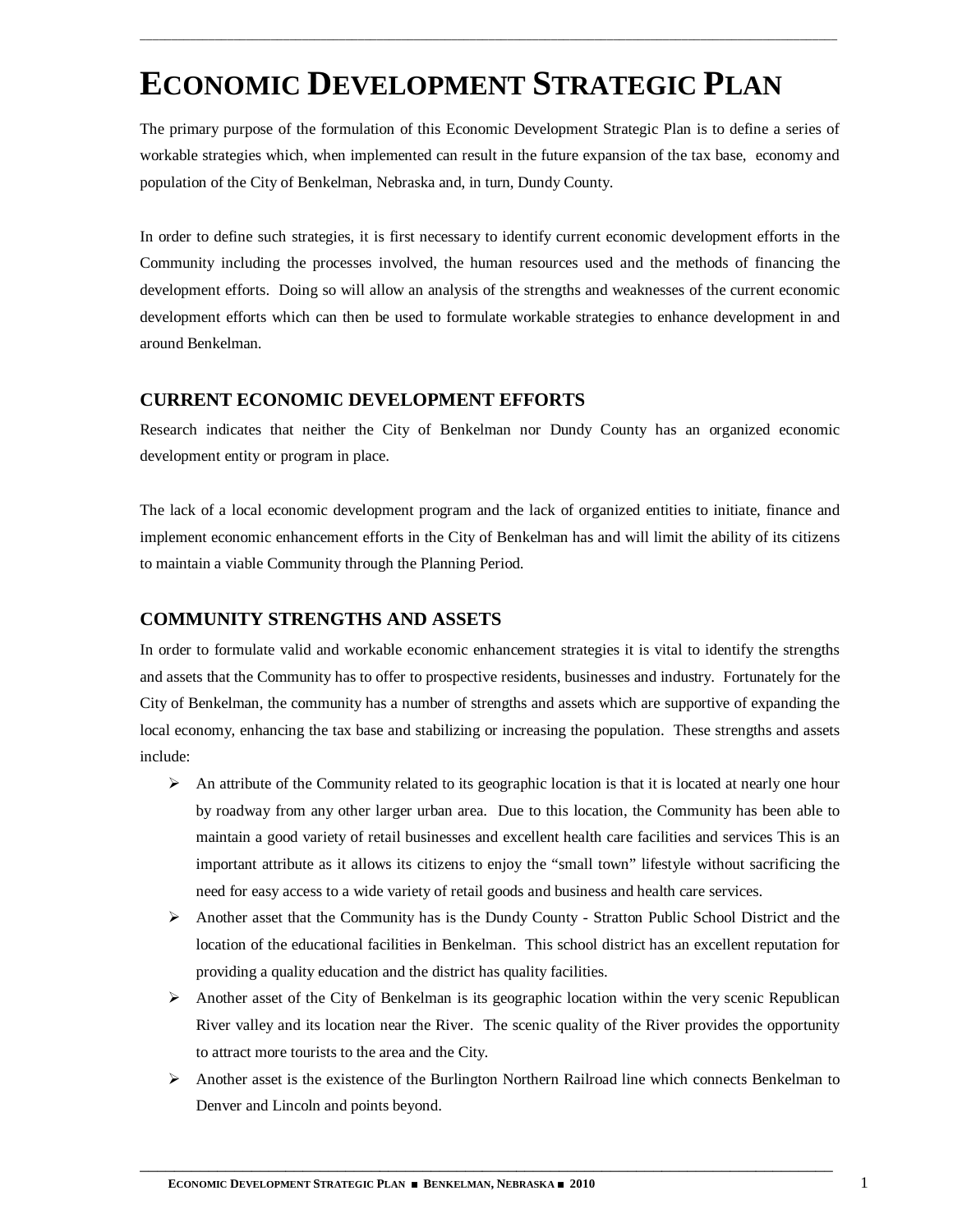$\triangleright$  A fourth, and not to be overlooked asset of the Community is the pride that the past and current citizens and school alumni have for the community. This asset has the potential to provide substantial impetus for financial support for community improvement projects by these individuals.

\_\_\_\_\_\_\_\_\_\_\_\_\_\_\_\_\_\_\_\_\_\_\_\_\_\_\_\_\_\_\_\_\_\_\_\_\_\_\_\_\_\_\_\_\_\_\_\_\_\_\_\_\_\_\_\_\_\_\_\_\_\_\_\_\_\_\_\_\_\_\_\_\_\_\_\_\_\_\_\_\_\_\_\_\_\_\_\_\_\_\_\_\_\_\_\_\_\_\_\_\_\_\_\_\_\_\_\_\_\_\_\_

 $\triangleright$  Finally, an attribute that the Community can rightfully claim is the "quality of life" enjoyed by its citizens. The "everyone knowing everybody in town" attribute is one that should not be overlooked because this relationship between the citizens of the Community results in the ability for all its citizens, whether it is those with children or the elderly, to live with little fear of criminal activity or other negative factors while enjoying the numerous active and passive recreational opportunities, the clean air, the access to churches, the access to retail goods, the access to excellent health care and educational services and the overall good life available in the Community.

## **COMMUNITY DEVELOPMENT WEAKNESSES**

Any economic development strategic plan must also recognize the weaknesses of the Community in order to formulate strategies that are workable and scaled to the abilities of the Community and its citizens. Not unlike other smaller urban areas, the City of Benkelman has several weaknesses which must be recognized. These include:

- $\triangleright$  Many businesses and industries which may wish to find a location in Nebraska will want to be located near Interstate highways. Given the geographic location of the City of Benkelman nearly 80 miles south of Interstate 80 and some 50 miles north of Interstate 70 it will prove very difficult to attract outside businesses and industries into the Community.
- The Mayor and City Council, the Dundy County Chamber of Commerce, local Jaycees and a limited number of other community groups appear to be the only entity that initiates and implements community improvement projects. The lack of any other organization or entity with the specific purpose of actively identifying and implementing economic enhancement programs and projects is an indication that the Community is being re-active rather than pro-active when it comes to economic enhancement efforts.
- $\triangleright$  The relatively small population of the City implies that there are a limited number of persons who would be willing to volunteer to serve on an economic enhancement committee or entity.
- $\triangleright$  A fourth weakness in the current economic enhancement efforts in Benkelman is that there is not a notable amount of on-going funding or fund-raising for such efforts.

## **ECONOMIC DEVELOPMENT GOALS AND OBJECTIVES**

Prior to the formulation of specific economic enhancement strategies it is necessary to establish the Community's goals with regard to economic development so that such goals can be used as guideposts for the formulation and implementation of specific economic development strategies. In this Comprehensive Plan for the City of Benkelman there is a "Community Goals and Objectives" component. In this component there are goals which were established previously in the formulation of this Plan to guide economic enhancement efforts in the Community. These include: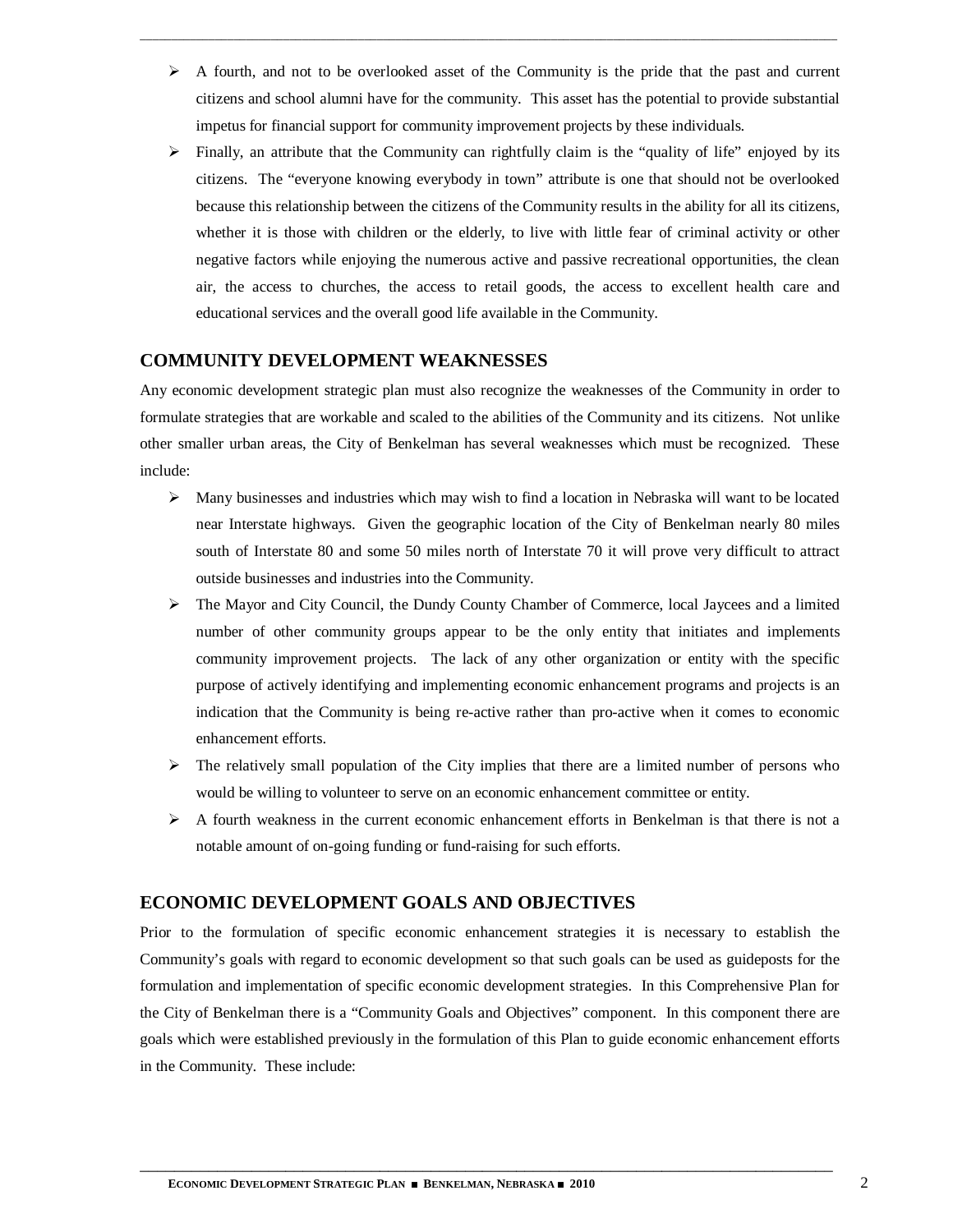#### **Economic Development Goals**

#### *Economic Development Goal 1*

The City of Benkelman should promote the recreational aspects of the community to attract visitors to the area.

\_\_\_\_\_\_\_\_\_\_\_\_\_\_\_\_\_\_\_\_\_\_\_\_\_\_\_\_\_\_\_\_\_\_\_\_\_\_\_\_\_\_\_\_\_\_\_\_\_\_\_\_\_\_\_\_\_\_\_\_\_\_\_\_\_\_\_\_\_\_\_\_\_\_\_\_\_\_\_\_\_\_\_\_\_\_\_\_\_\_\_\_\_\_\_\_\_\_\_\_\_\_\_\_\_\_\_\_\_\_\_\_

## *Objectives*

- The City needs to develop a strategy for exploiting local hunting and fishing opportunities.
- ED-1.2 The City needs to work with Dundy County to identify all zoning needs in order to accomplish specifics that may fall outside the City's jurisdiction.
- ED-1.3 The City needs to work with Dundy County and adjacent counties to identify a specific auto tour of the Southwest Nebraska area, using Benkelman as the center of the area.
- ED-1.4 Work with the Department of Economic Development's Tourism Division to promote the recreational aspects of Benkelman, Dundy County and the southwest region.
- ED-1.5 Work with the youth of the community to continually determine what additional recreational needs there are in Benkelman.

#### *Economic Development Goal 2*

Benkelman needs to promote itself as a place to retire, relax, and recreate.

#### *Objectives*

- ED-2.1 The City along with property owners need to identify key housing needs and strategies in cooperation with the Housing Market Analysis in order to attract a retiring population.
- ED-2.2 Key retail goods and services needed for supporting a retiree community must be identified and established.
- ED-2.3 Work with the Nebraska Department of Economic Development and West Central Nebraska Development District to identify potential funding sources to attract businesses including new business start-ups.
- ED-2.4 Work with the Nebraska Department of Economic Development and West Central Nebraska Development District to identify potential funding sources to attract retirees to southwest Nebraska.
- ED-2.5 Update zoning and other codes in the community to allow for different types of uses such as golf carts and other low speed transportation.
- ED-2.6 Work with the Dundy County Hospital to insure that there will be proper facilities to care for the retiring population.
- ED-2.7 Work with the Dundy County Hospital and the nursing home facility to develop an "aging in place" development that allows the senior population to move from low maintenance selfsupported housing through assisted living to full care.
- ED-2.8 Establish new and expanded infrastructure/technologies throughout the community needed to support aspects of this population, including:

\_\_\_\_\_\_\_\_\_\_\_\_\_\_\_\_\_\_\_\_\_\_\_\_\_\_\_\_\_\_\_\_\_\_\_\_\_\_\_\_\_\_\_\_\_\_\_\_\_\_\_\_\_\_\_\_\_\_\_\_\_\_\_\_\_\_\_\_\_\_\_\_\_\_\_\_\_\_\_\_\_

- Charging stations and parking for golf carts
- Additional handi-bus support
- Walking trails

#### *Economic Development Goal 3*

Expand the existing retail, service, and industrial base in Benkelman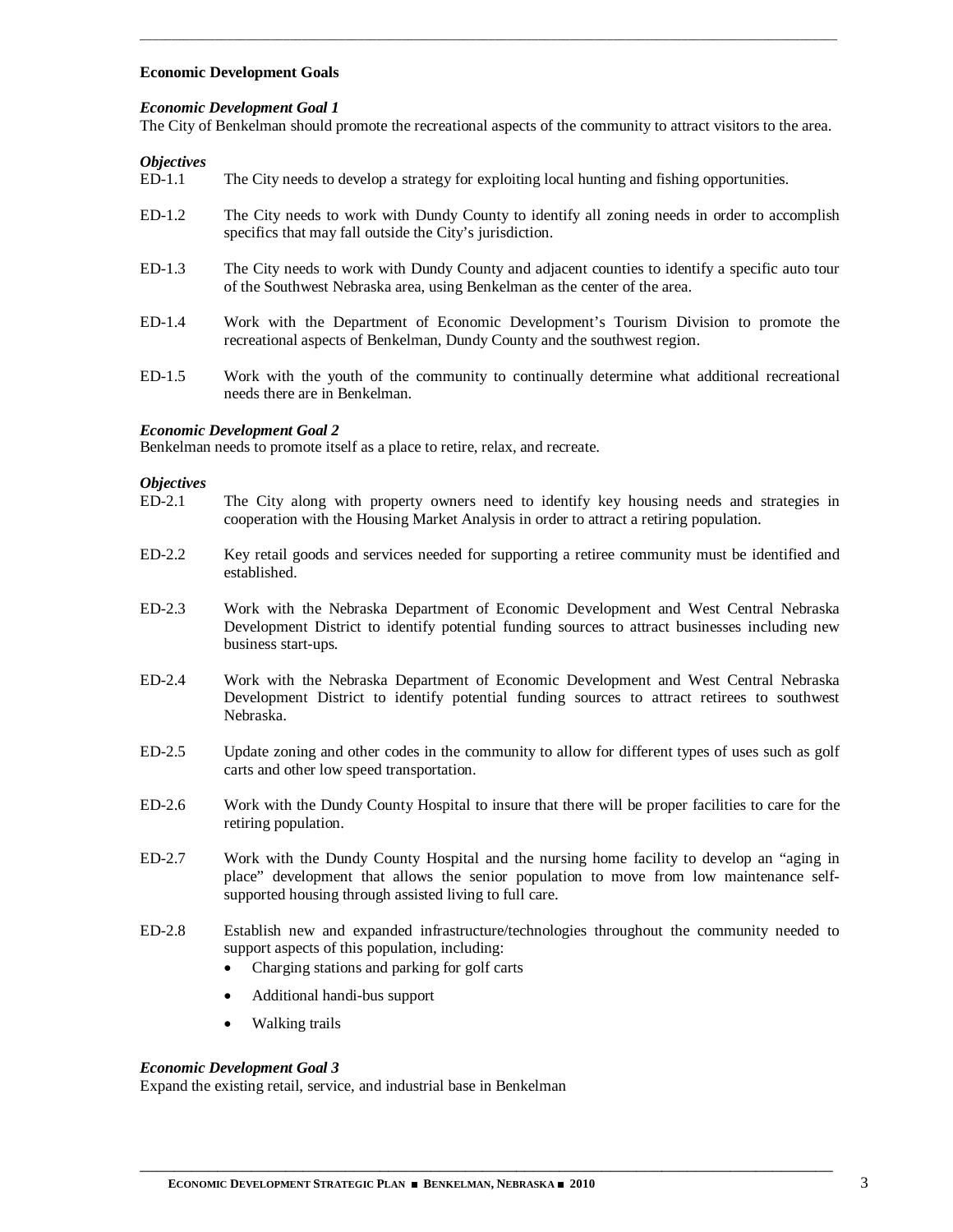| <i><b>Objectives</b></i> |                                                                                                                                                                                                                                                   |
|--------------------------|---------------------------------------------------------------------------------------------------------------------------------------------------------------------------------------------------------------------------------------------------|
| $ED-3.1$                 | Identify new retail businesses and services that will be needed to support Economic Development<br>Goals 1 and 2.                                                                                                                                 |
| $ED-3.2$                 | Establish an entrepreneurship/investment group that will work with and financially support new<br>ideas for business and industry in Benkelman.                                                                                                   |
| $ED-3.3$                 | Declare the area around the intersection of Nebraska Highway 61 and U.S. Highway 34 as<br>blighted and substandard.                                                                                                                               |
| $ED-3.4$                 | Identify funding sources available from the Nebraska Department of Economic Development and<br>West Central Nebraska Development District for construction of new production/warehousing<br>facilities near the intersection of the two highways. |
| $ED-3.5$                 | Establish tax increment financing as an element of the community's overall incentive tool kit.                                                                                                                                                    |
| $ED-3.6$                 | Expand infrastructure to the north to support new commercial and industrial business near and<br>around the intersection of Nebraska Highway 61 and U.S. Highway 34.                                                                              |
| $ED-3.7$                 | Identify other areas of the community where redevelopment activity needs to be undertaken.                                                                                                                                                        |
| $ED-3.8$                 | Develop a business transition program that will allow existing business owners to sale out their<br>business to someone else at retirement.                                                                                                       |
| ED-3.9                   | Tap into the existing telecommunication infrastructure to expand the economic reach of local<br>businesses.                                                                                                                                       |
| $ED-3.10$                | Develop a new business incubator for individuals/businesses that are start-ups needing to<br>minimize their immediate overhead and expenses.                                                                                                      |

\_\_\_\_\_\_\_\_\_\_\_\_\_\_\_\_\_\_\_\_\_\_\_\_\_\_\_\_\_\_\_\_\_\_\_\_\_\_\_\_\_\_\_\_\_\_\_\_\_\_\_\_\_\_\_\_\_\_\_\_\_\_\_\_\_\_\_\_\_\_\_\_\_\_\_\_\_\_\_\_\_\_\_\_\_\_\_\_\_\_\_\_\_\_\_\_\_\_\_\_\_\_\_\_\_\_\_\_\_\_\_\_

## **ECONOMIC DEVELOPMENT STRATEGIES**

Based upon the findings of the evaluation of the existing economic enhancement efforts, the strengths, assets and weaknesses of the City of Benkelman and the goals and objectives proposed to guide future economic enhancement efforts, the strategies listed below have been formulated. These strategies represent an expansion and clarification of the economic enhancement goals and objectives and are presented in a recommended order of priority based upon the abilities, the time and the effort required to implement each strategy, prerequisites for each strategy and current and future funding and manpower availability.

- **1. Establish local economic enhancement entities necessary to the successful implementation of the strategies outlined in this Economic Development Strategic Plan.**
	- $\triangleright$  The Mayor and City Council should seek out local citizens willing to volunteer to serve on a Board of Directors to establish a Benkelman Community Development Foundation. This Foundation should be created as a non-profit 501c3 qualified corporation to allow individuals, businesses and other legal entities to make tax deductible contributions to the Foundation for the purpose of establishing a perpetual endowment fund. The Board of Directors of the Foundation should seek assistance from accountants, bankers and lawyers to establish an understanding of how best to solicit contributions from estates, life insurance and other donor opportunities so that the tax and other benefits can be effectively communicated to prospective donors for establishment of a perpetual endowment fund of \$500,000 over the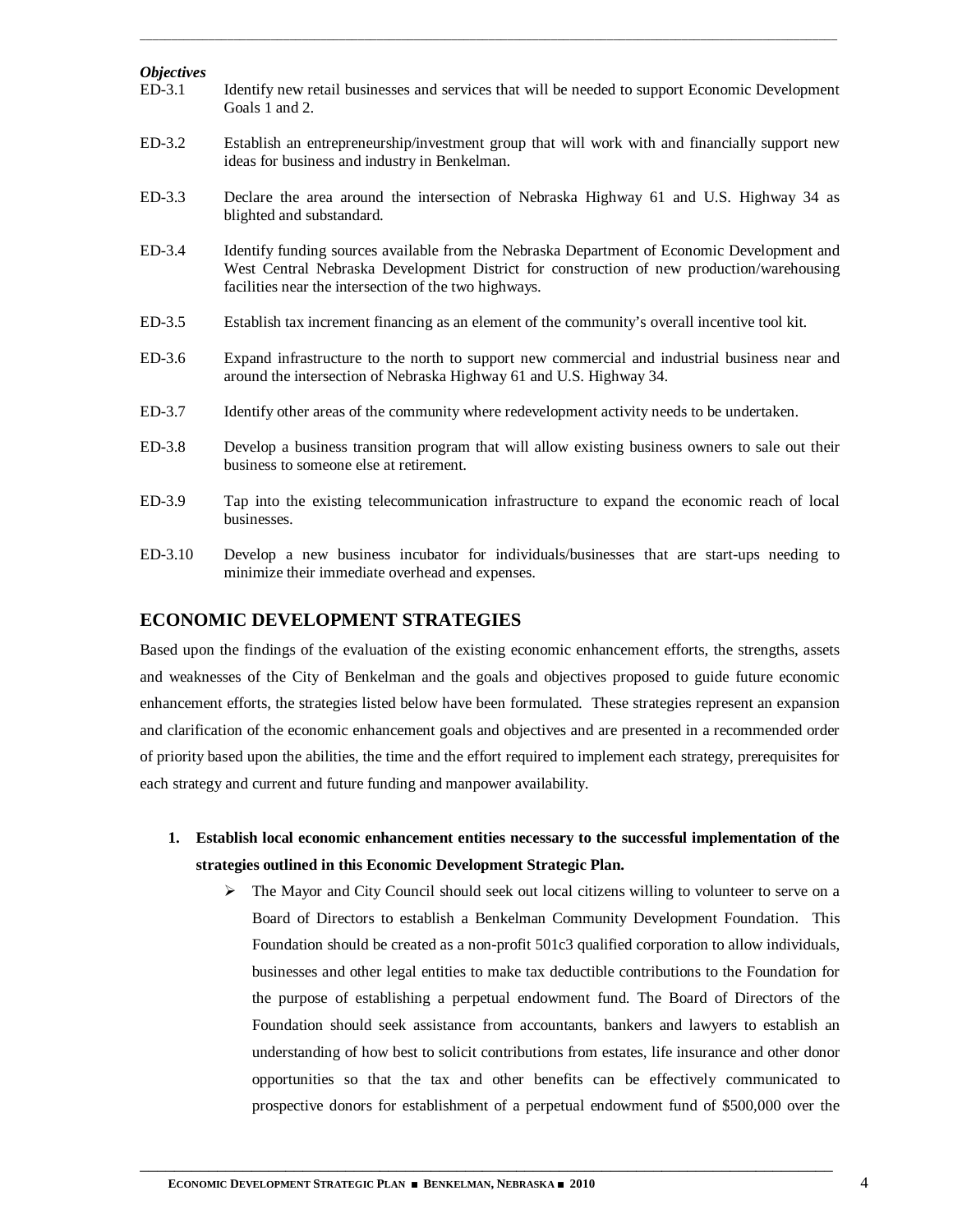next 10 years for community and economic development. The Board should market the creation of the proposed endowment fund to a nation-wide list of prospective members who are current or past citizens or alumni of the local School District.

\_\_\_\_\_\_\_\_\_\_\_\_\_\_\_\_\_\_\_\_\_\_\_\_\_\_\_\_\_\_\_\_\_\_\_\_\_\_\_\_\_\_\_\_\_\_\_\_\_\_\_\_\_\_\_\_\_\_\_\_\_\_\_\_\_\_\_\_\_\_\_\_\_\_\_\_\_\_\_\_\_\_\_\_\_\_\_\_\_\_\_\_\_\_\_\_\_\_\_\_\_\_\_\_\_\_\_\_\_\_\_\_

- The Mayor and City Council should encourage interested individuals in and around the City to create a "for-profit" Benkelman Investment Club, LLC. Individuals participating in this Club, a limited liability company, would make a monthly investment in the Club. The Club would utilize the investment fund to seek out investment opportunities in new or expanded housing and businesses which can enhance the local tax base, enhance local housing opportunities and generate additional employment opportunities, while generating profits for the Club members.
- **2. Establish methods of funding the local economic enhancement efforts to provide one-time and on-going financing for the enhancement efforts.**
	- $\triangleright$  The Mayor and City Council should seek the approval of a local sales tax under LB840 to assist in funding local economic enhancement efforts. Proceeds from this sales tax should be used for low-interest loans, loan guarantees and performance-based grants for projects which will enhance the tax base, add employment or add population to the City. Possible uses for these sales tax funds would include business recruitment and business expansions or start-ups.
	- The City should maintain membership in the West Central Nebraska Development District to allow the City to improved access to economic development expertise and to seek grant funds for economic development.
	- $\triangleright$  The Board of Directors of a newly formed Benkelman Community Development Foundation, and the City should seek economic development grant funds through the West Central Nebraska Development District, the purpose of which will be provide funding for a series of programs and projects designed to enhance the Benkelman economy and tax base. These programs and projects are described in several of the following economic enhancement strategies.
	- The Mayor and City Council should appoint a Community Redevelopment Authority. The purpose of the Authority shall be to encourage housing, business, industrial development through the active marketing of the opportunity to utilize Tax Increment Financing. Once established, said Authority should establish a tax increment financing policy that specifies that for any TIF project at least 10% of the TIF revenues generated for the developer shall be in the form of an application fee to be charged for the establishment of a TIF contract. The application fee could be set up on a graduated scale, depending on the size of the TIF project. This revenue should then be used to help fund the economic enhancement program.

#### **3. Maintain and support existing businesses.**

 $\triangleright$  Working through the Dundy County Chamber of Commerce and Development, establish a business retention committee, comprised of local citizens, to maintain contact with businesses in the community on at least a semi-annual basis, to determine needs of existing businesses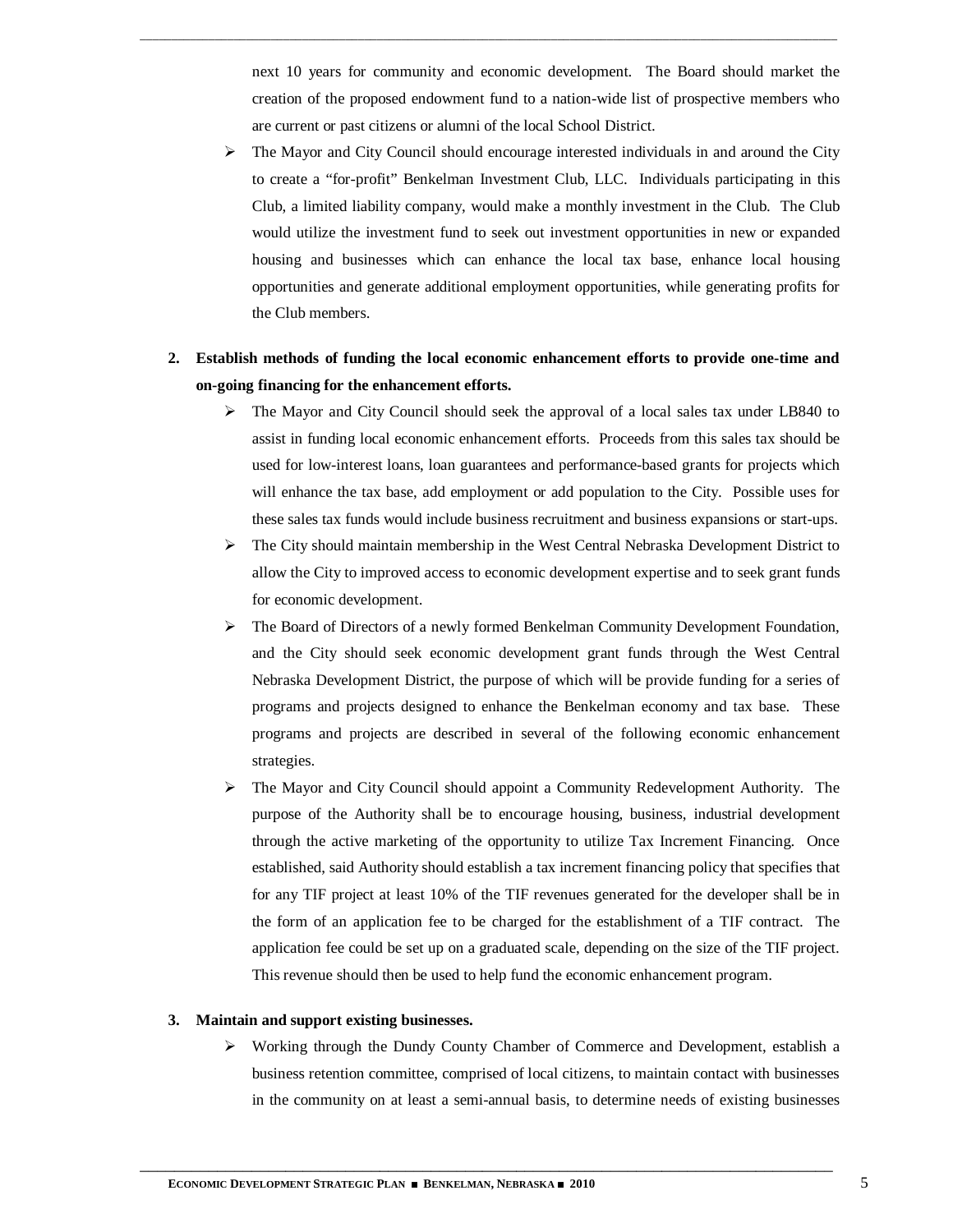where the community might be of assistance and to help identify prospective buyers of businesses when the owner desires to sell.

\_\_\_\_\_\_\_\_\_\_\_\_\_\_\_\_\_\_\_\_\_\_\_\_\_\_\_\_\_\_\_\_\_\_\_\_\_\_\_\_\_\_\_\_\_\_\_\_\_\_\_\_\_\_\_\_\_\_\_\_\_\_\_\_\_\_\_\_\_\_\_\_\_\_\_\_\_\_\_\_\_\_\_\_\_\_\_\_\_\_\_\_\_\_\_\_\_\_\_\_\_\_\_\_\_\_\_\_\_\_\_\_

- $\triangleright$  The business retention committee should spearhead alternative approaches to replacing any businesses that are lost due to owner retirement, death or catastrophe, with particular attention to those businesses that provide convenience goods to the local community including particularly groceries. Where it is not possible to maintain a private business to provide convenience goods, a community cooperative should be established, preferably in a downtown building and preferably a building that needs to be rehabilitated.
- **4. Enhance the potential for additional industrial and / or commercial development in the Benkelman Area.**
	- $\triangleright$  Establish industrial / commercial zoning on a site north of the intersection of Nebraska Highways 61 and U. S. Highway 34 adjoining and an additional industrial / commercial site along the rail line.
	- $\triangleright$  Promote the existence of this site through cooperation with the Nebraska Public Power District Economic Development Division and the Nebraska Department of Economic Development as well as on the local community web site.
	- $\triangleright$  If the Utilities Department budget for the City does not already have a sinking fund for financing the expansion of the water and sewer mains, such a fund should be established and potentially utility rates should be adjusted to fund the sinking fund for the purpose of eventually extending water and sewer utilities to this industrial / commercial site.

## **5. Maintain and enhance an internet web site and literature to promote the City of Benkelman and its economic enhancement efforts.**

- The Board of Directors of the Benkelman Community Development Foundation should seek the assistance of the Dundy County Chamber of Commerce and Development in expand the web site information to include information regarding the Benkelman Community Development Foundation and it fund raising efforts to establish a perpetual endowment fund, the Benkelman Investment Club, LLC , the proposed industrial sites and incentives available for businesses seeking a location. Such web site should promote the "quality of life" in the Community, the availability and affordability of housing, employment opportunities, school information, senior services and events, recreational opportunities, particularly related to the Republican River and do so in a graphic eye-catching manner as opposed to quoting statistics.
- $\triangleright$  The Board of Directors of the Foundation should seek the assistance of the Nebraska Public Power District Economic Development Division and the Dundy County Chamber of Commerce and Development in the design and creation of mail-out literature which would promote the Community, the School, describe the Foundation's economic enhancement endowment and seek donations to such endowment.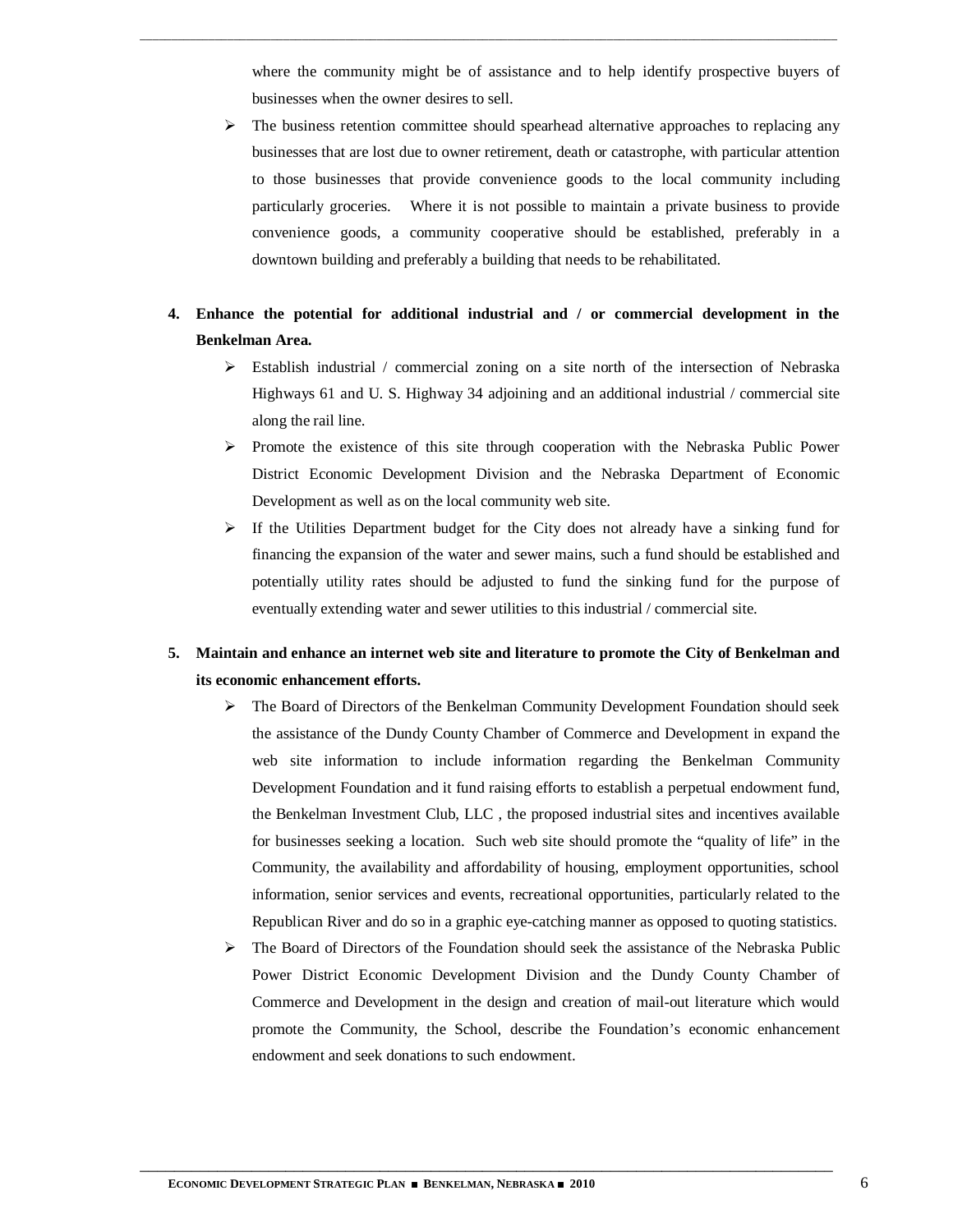**6. Enhance the quality of the living environment in the physical attractiveness of the Community and create additional housing and business opportunities in the Community.**

\_\_\_\_\_\_\_\_\_\_\_\_\_\_\_\_\_\_\_\_\_\_\_\_\_\_\_\_\_\_\_\_\_\_\_\_\_\_\_\_\_\_\_\_\_\_\_\_\_\_\_\_\_\_\_\_\_\_\_\_\_\_\_\_\_\_\_\_\_\_\_\_\_\_\_\_\_\_\_\_\_\_\_\_\_\_\_\_\_\_\_\_\_\_\_\_\_\_\_\_\_\_\_\_\_\_\_\_\_\_\_\_

 $\triangleright$  The Mayor and City Council should identify all buildings in the Community, residential and commercial, which are such poor condition that rehabilitation is not financially feasible. The City should seek community development block grant (CDBG) funding through the West Central Nebraska Development District to assist in the cost of acquiring the identified buildings and lots, clearing such lots and making the lots available for redevelopment to persons who do not now reside in Benkelman at no cost or to people now residing in Benkelman at a very minimal cost. The CDBG funds should also be used in connection with Tax Increment Financing to provide downpayment assistance and a reduced property tax load to make it very attractive for persons to build a new home or business in the Community, thus enhancing the population and the tax base.

## **7. Enhance recreation opportunities in the Community to attract additional tourists and population to the Community.**

 The Mayor and City Council should seek the assistance of the West Central Nebraska Development District in applying for grant assistance from the Nebraska Department of Roads in establishing an enhanced sidewalk system and a new trail system to provide enhanced access to all major facilities in the Community and to enhance the recreational offerings. The City should utilize Safe Routes to School grant funds to allow the repair of existing sidewalks and construction of new sidewalks to realize the proposed arterial sidewalk system and utilize Transportation Enhancement grant funds and land owner participation for development of the hiking / biking trail system.

#### **8. Enhance the ability to attract tourists to the Community.**

- $\triangleright$  Install a well-designed, lighted "Welcome to Benkelman" sign at the intersection of Highway 61 and Highway 34. Such sign should incorporate the "Citizens working together to make a good community better" slogan.
- $\triangleright$  The Board of Directors of the Community Development Foundation should seek the assistance of the Upper Republican Natural Resource District to investigate the feasibility of establishing a scenic river walk along Republican River extending from the west edge of the Community east to the County Fair Grounds.

## **9. Maximize housing opportunities for all income and age groups to attract additional residents to the Community and the school district.**

\_\_\_\_\_\_\_\_\_\_\_\_\_\_\_\_\_\_\_\_\_\_\_\_\_\_\_\_\_\_\_\_\_\_\_\_\_\_\_\_\_\_\_\_\_\_\_\_\_\_\_\_\_\_\_\_\_\_\_\_\_\_\_\_\_\_\_\_\_\_\_\_\_\_\_\_\_\_\_\_\_

 The Mayor and City Council should seek the continued assistance of the West Central Nebraska Development District in applying for Community Development Block Grant funds for financing an on-going housing rehabilitation program. Such rehabilitation and updating of the existing housing units which are in need of rehabilitation will not only enhance the overall attractiveness of the Community, but will maintain and improve existing lower cost housing.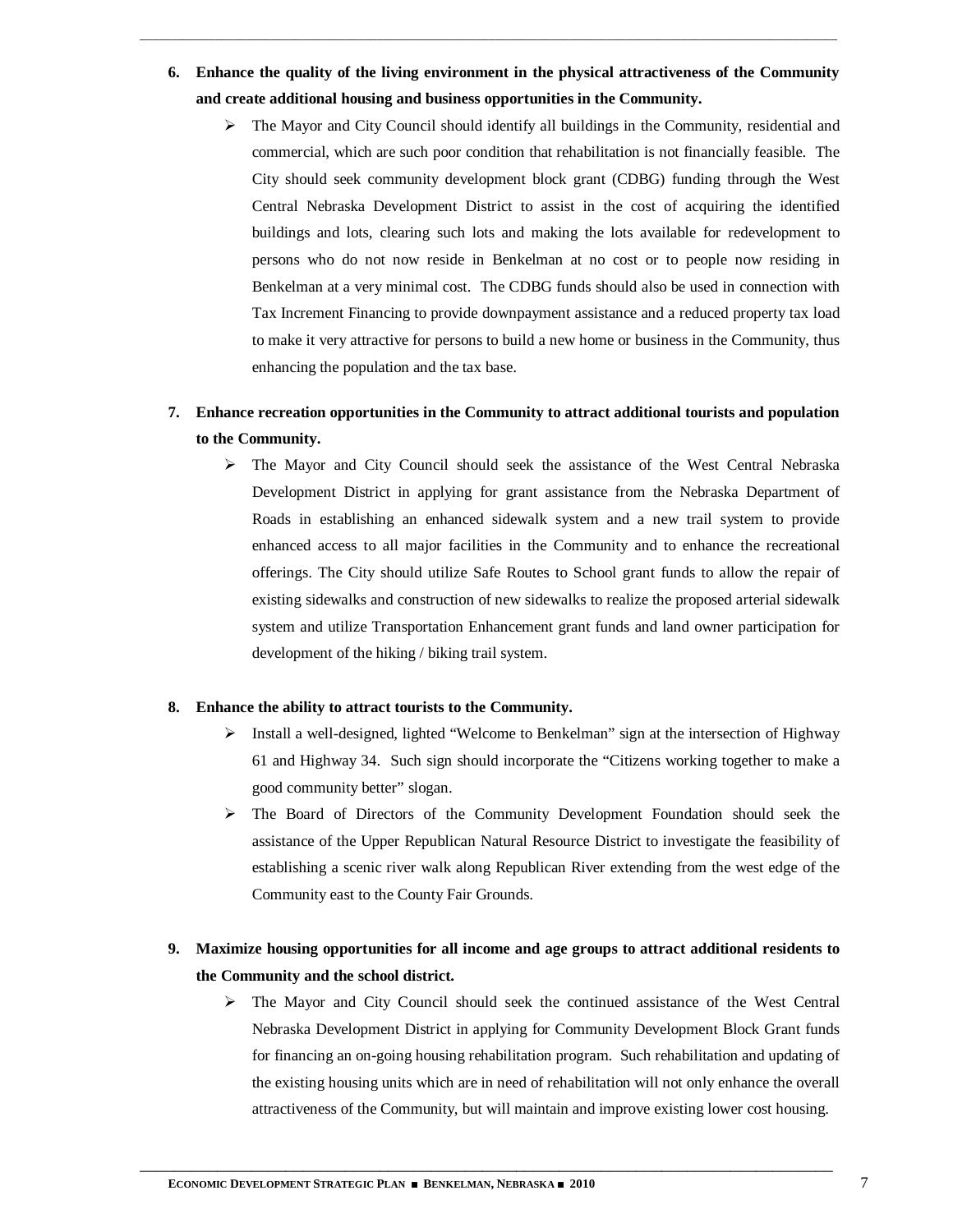- $\triangleright$  The City should request the assistance of the Benkelman Housing Authority in the acquisition and rehabilitation of existing housing units to allow access to funding other than CDBG funds.
- **10. Establish and implement a new business / industry incubation program to expand employment opportunities in and around the City and to enhance the tax base.**

\_\_\_\_\_\_\_\_\_\_\_\_\_\_\_\_\_\_\_\_\_\_\_\_\_\_\_\_\_\_\_\_\_\_\_\_\_\_\_\_\_\_\_\_\_\_\_\_\_\_\_\_\_\_\_\_\_\_\_\_\_\_\_\_\_\_\_\_\_\_\_\_\_\_\_\_\_\_\_\_\_\_\_\_\_\_\_\_\_\_\_\_\_\_\_\_\_\_\_\_\_\_\_\_\_\_\_\_\_\_\_\_

- $\triangleright$  The Benkelman Community Development Foundation and the Benkelman Investment Club, in a joint funding effort with Dundy County, the City of Benkelman and the West Central Development District should provide the funding and research expertise to establish an effective business / industry incubation program based on the following factors and steps:
	- Identification of persons with expertise in the fields of patents, manufacturing equipment design, market research and marketing, business management and finance to be utilized when potential products with at least a national market are identified.
	- Identification of probable costs for services of the persons with the various expertise noted above.
	- Creation of a business / industry incubation brochure / flyer to be used to solicit ideas for new businesses / industries from area residents.
	- Identification of potential products to be manufactured and marketed and business activities which can successfully located in the Benkelman area. Ideally, the first efforts in this identification process would involve a prospective new business / industry where grant funds are available to conduct a majority of the incubation research needed to establish such business / industry.
	- Establish an incubated business / industry financing group, such as the Benkelman Investment Club LLC, as a corporation to finance the development of any incubated business / industry. Such financing group would own the business / industry with the provision that the person or persons from whom the product idea came from will receive royalties or other compensation for the idea and will have the opportunity to purchase the business / industry at market value.

It is recommended that the City seek the active participation of the West Central Development District staff in developing the expertise and research capabilities needed to successfully implement this incubation program. This would allow the application of these expertise and research capabilities to the larger region with greater potential for funding of these efforts.

If the West Central Development District agrees to lead the implementation of this incubation program, an additional fee to the District should be established. At least initially this fee would be paid by Dundy County and the City of Benkelman as well as other counties and communities in the West Central Development District service area. Given the need to develop sufficient financial resources to successfully implement this incubation program, an annual support of at least \$10,000 per year from the City and the County will be needed.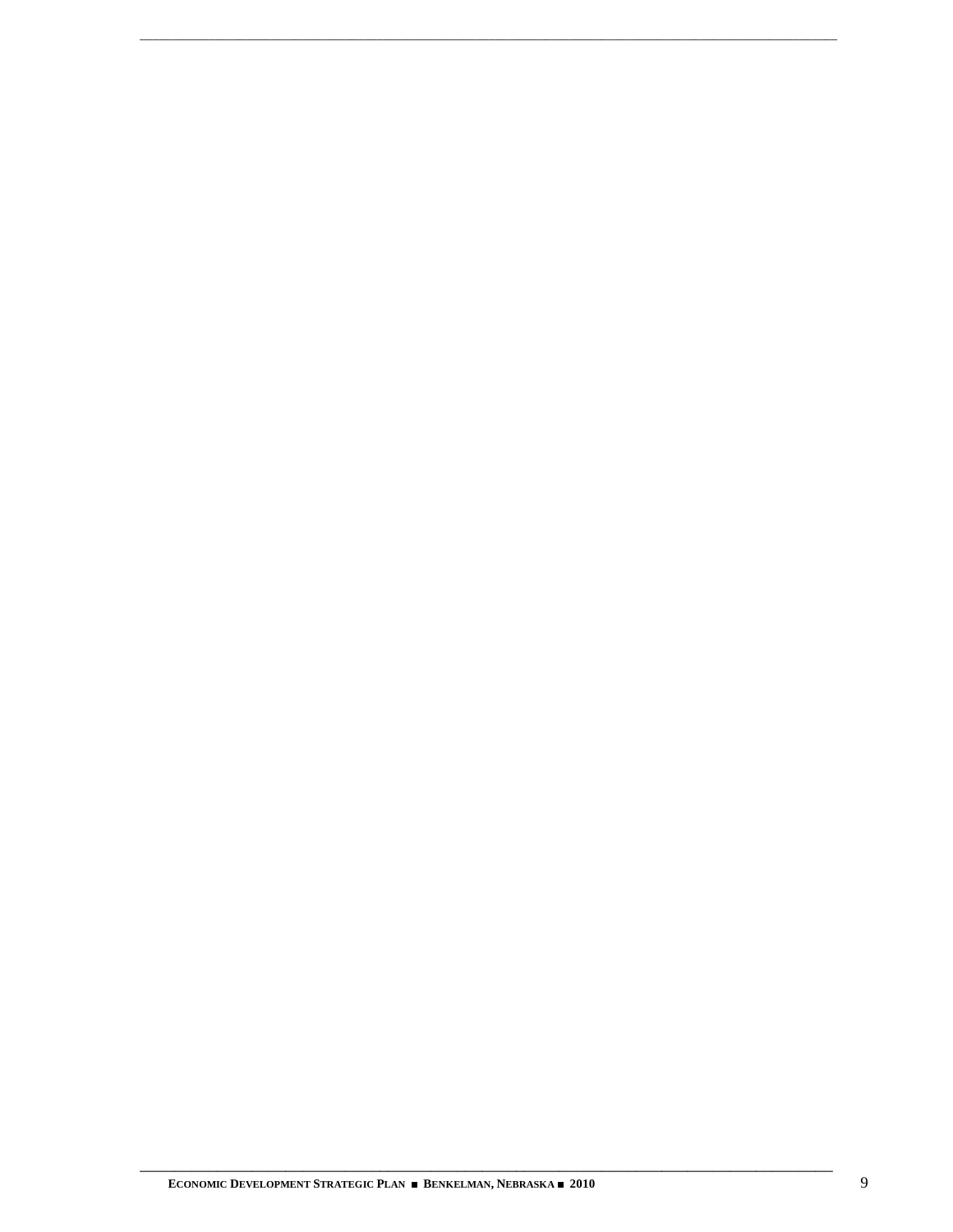## **ECONOMIC DEVELOPMENT STRATEGY IMPLEMENTATION TIMELINES**

\_\_\_\_\_\_\_\_\_\_\_\_\_\_\_\_\_\_\_\_\_\_\_\_\_\_\_\_\_\_\_\_\_\_\_\_\_\_\_\_\_\_\_\_\_\_\_\_\_\_\_\_\_\_\_\_\_\_\_\_\_\_\_\_\_\_\_\_\_\_\_\_\_\_\_\_\_\_\_\_\_\_\_\_\_\_\_\_\_\_\_\_\_\_\_\_\_\_\_\_\_\_\_\_\_\_\_\_\_\_\_\_

Successful implementation of the economic development strategies set forth in this Plan will require time, talent and money. It will also require a commitment to a timetable to implement this Plan. To develop and acquire the talent needed for implementation of these strategies and to generate the funding needed, a series of time lines are suggested for the various economic development strategies list above. These time lines are based upon current economic development projects and the complexity and funding requirements of these strategies. Suggested time lines for each strategy are as follows:

- Strategies 1 though 5 and part of Strategies 9 and 10 Suggested time line: 2 YEARS
	- Establish local economic enhancement entities,
	- Establish methods of financing economic enhancement efforts,
	- **Maintain and support existing businesses.**
	- Establish a industrial / commercial development site,
	- **Establish a community internet web site,**
	- Establish local County and City funding for industry / business incubation program
	- Establish housing rehabilitation program to enhance housing opportunities in the Community.
- $\triangleright$  Strategies 6 and 9 Suggested time line: 3 YEARS
	- Enhance attractiveness of the Community through removal of existing dilapidated buildings,
	- Enhance recreation facilities in the Community,
	- Enhance the ability to attract tourists to the Community,
	- Continuation of housing rehabilitation program to enhance housing opportunities in the Community.
- $\triangleright$  Strategy 10 Suggested time line: 4 YEARS
	- Implementation of industry / business incubation program.

In addition to establishing time lines for implementation of these strategies, a method of assessing the progress being made in implementing each strategy is needed to assure that the process is on-going and going in the right direction. A method of performance review that is recommended is that each development entity involved in the implementation of these strategies establish a quarterly review schedule.

It would be advisable to have joint meetings with the Benkelman Community Foundation, the Benkelman Investment Club, the Dundy County Chamber of Commerce and Development, the West Central Development District, the Dundy County Board of Commissioners and the City of Benkelman for these quarterly meetings so that each entity can discern where each other entity is at in the implementation process and modify their approach to their responsibilities for economic development action as needed.

At each performance review meeting, the progress for each applicable strategy should be assessed relative to the overall time line.